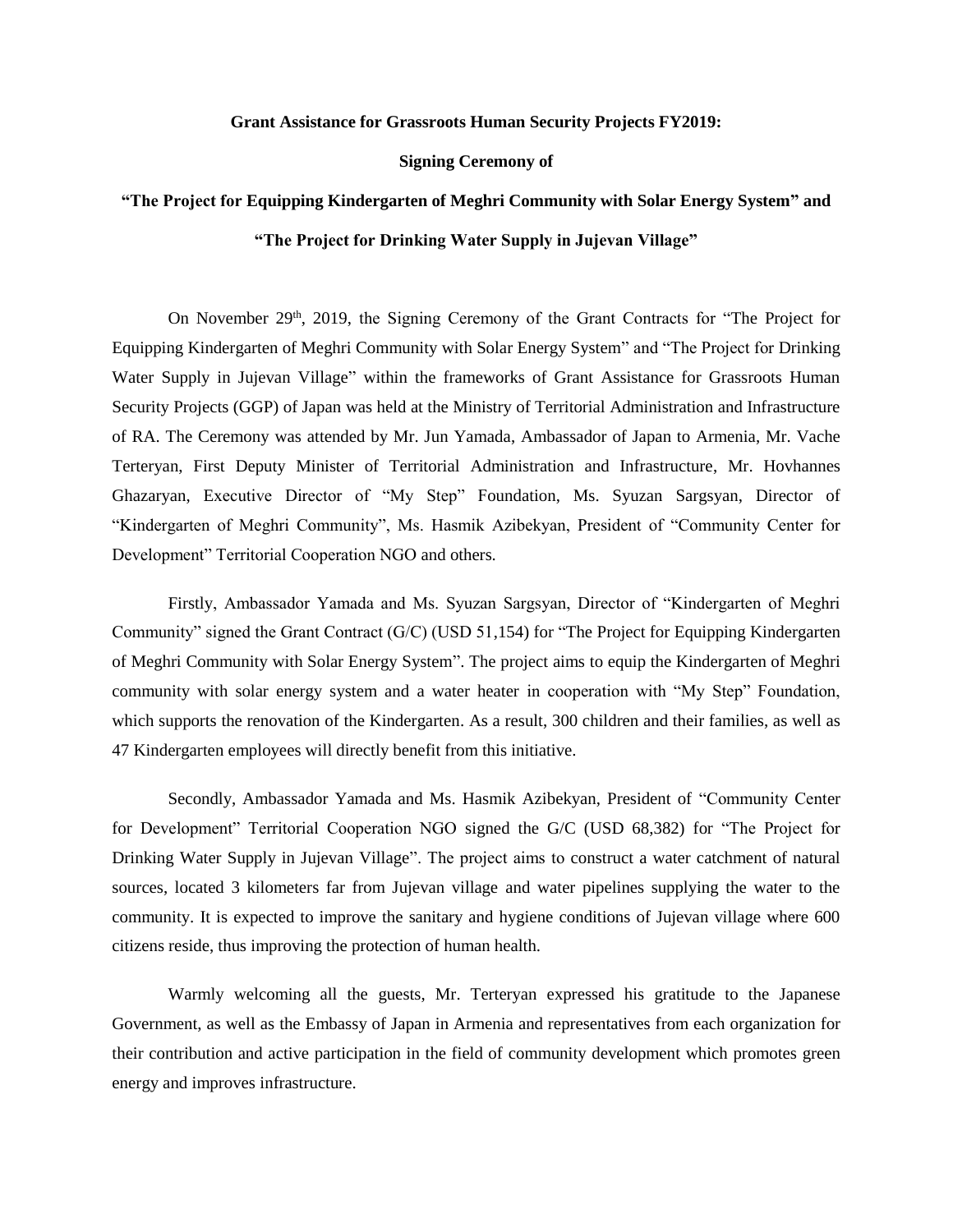Ambassador Yamada, in his turn, mentioned that the future of Armenia depends on its regional development and congratulated all the parties involved in these two projects, wishing them a successful completion in the near future.

For their part, the representatives of the "My Step", partner organization of "The Project for Equipping Kindergarten of Meghri Community with Solar Energy System" and recipient organizations thanked Ambassador Yamada for the exceptional opportunity and reassured that all the efforts will be put into the smooth implementation of the projects.



 Ms. Syuzan Sargsyan, Director of "Kindergarten President of CCD NGO, signed the G/C of Meghri Community"



Ambassador Yamada exchanged the G/C with Ambassador Yamada and Ms. Hasmik Azibekyan,



 Deputy Minister of Territorial Administration and Infrastructure



Welcoming speech by Mr. Vache Terteryan, Congratulatory address by Ambassador Yamada